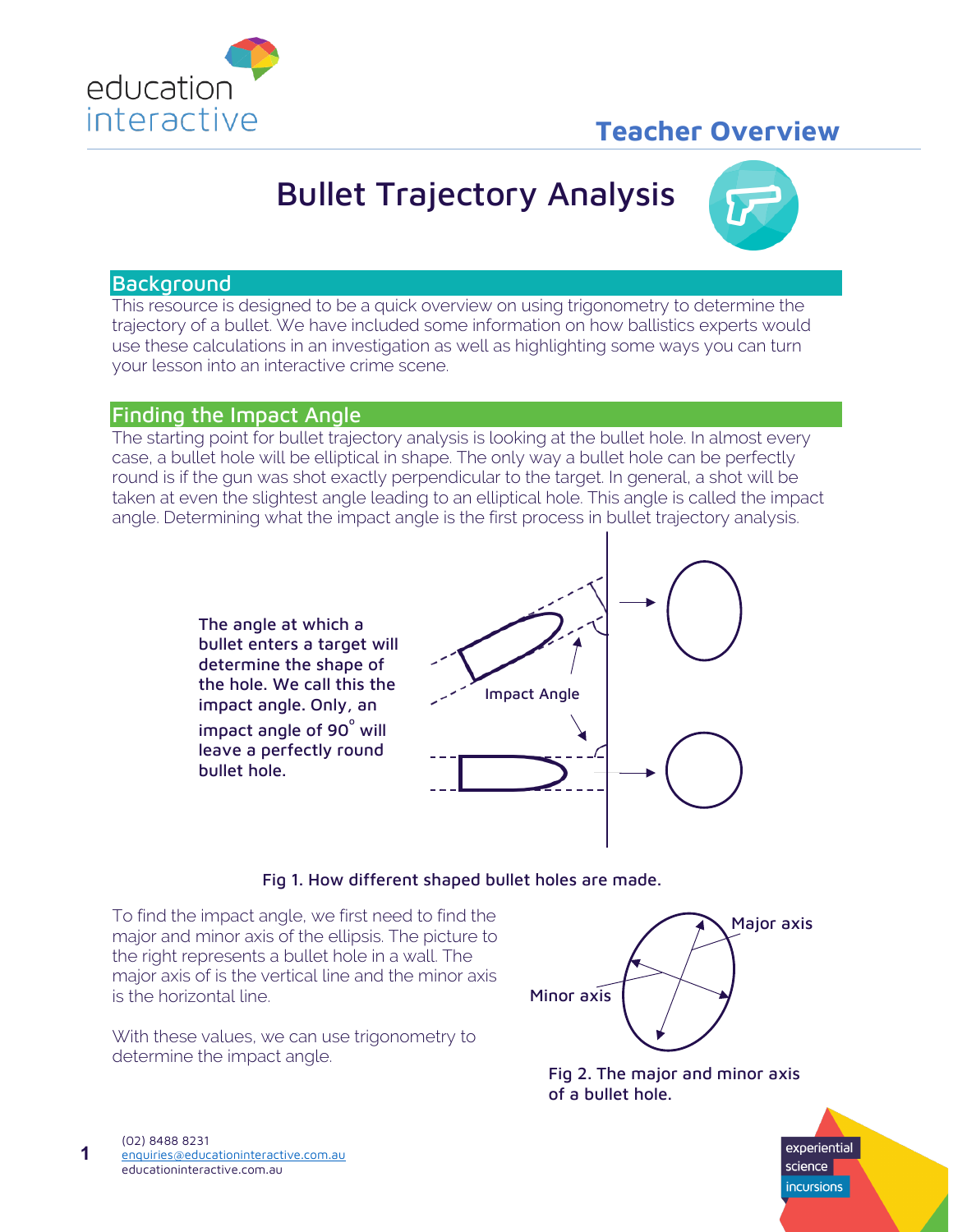

# Using SOH- CAH – TOA, we can determine the impact angle. Sin = opposite/ hypotenuse Cos = adjacent / hypotenuse Tan = opposite/ adjacent



# Locating the Shooter

We can even use a single bullet hole at a crime scene to reconstruct the events that took place. To do this we will use the properties of triangles. We know that the angles inside a triangle add up to 180 degrees. We also know, that we will have a right angle at our crime scene, this is the angle between the wall and the floor. Therefore, if we know one other angle (the impact angle) we can determine the third angle.



The angle labelled C, is our angle of elevation or depression, or the angle the shooter's arm was raised or lowered when the shot was taken. If the bullet hole is angled down, the bullet's path was upwards and vice versa.

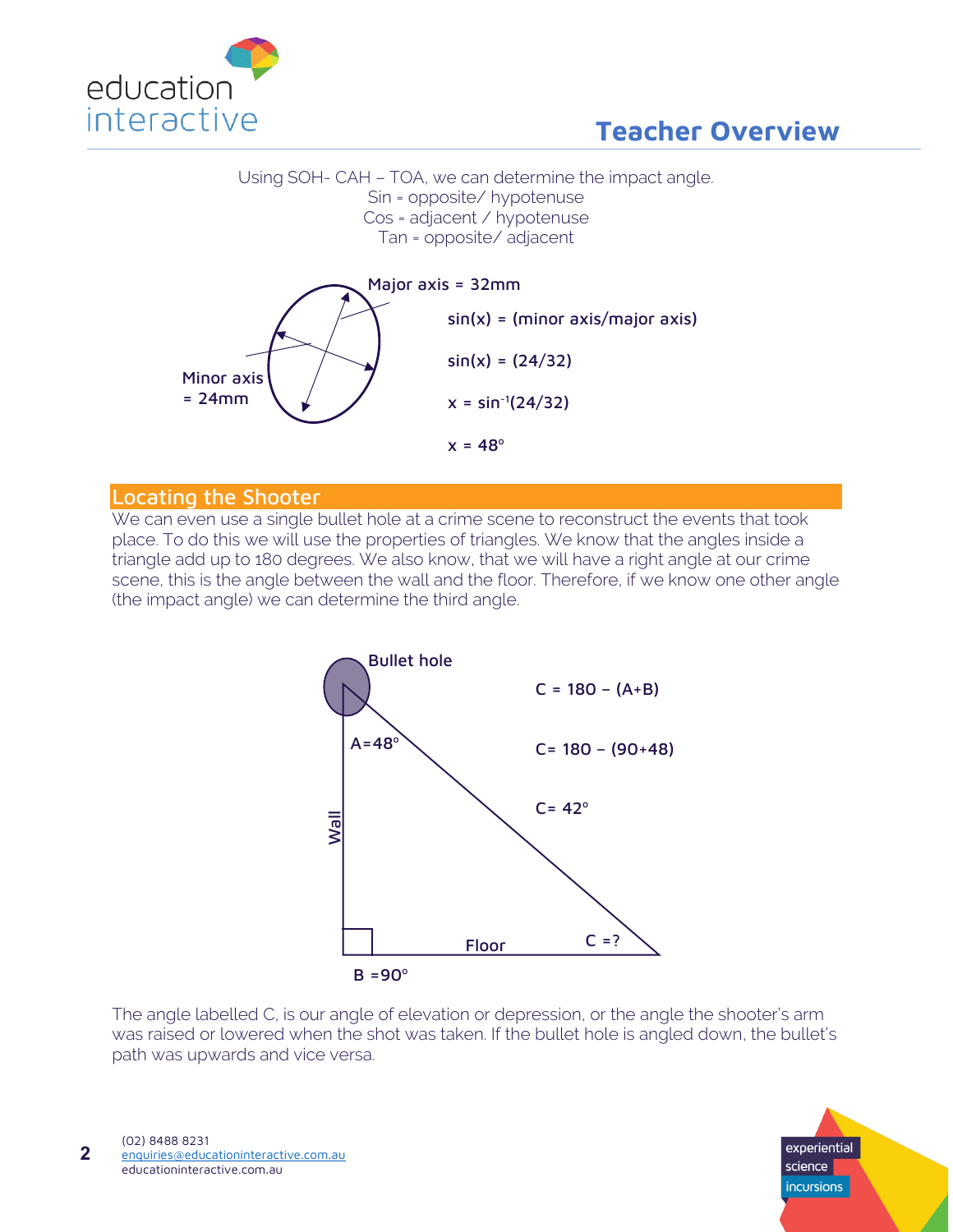

From here, we can use the distance of the bullet from the floor, the height of our suspects or the distance of the shooter from the target to fill in the blanks of our investigation. Using the geography and layout of the crime scene this can give crime scene officers enough evidence to eliminate or keep investigating the suspects. See the examples below.

The bullet hole in our previous example was found in the wall at a height of 231cm. The suspect is 184cm tall, with a shoulder height of 151cm. To find the distance of the shooter from the wall (b), we need to use the tangent function.







(02) 8488 8231 [enquiries@educationinteractive.com.au](mailto:enquiries@educationinteractive.com.au) educationinteractive.com.au **3**

experiential science **incursions**